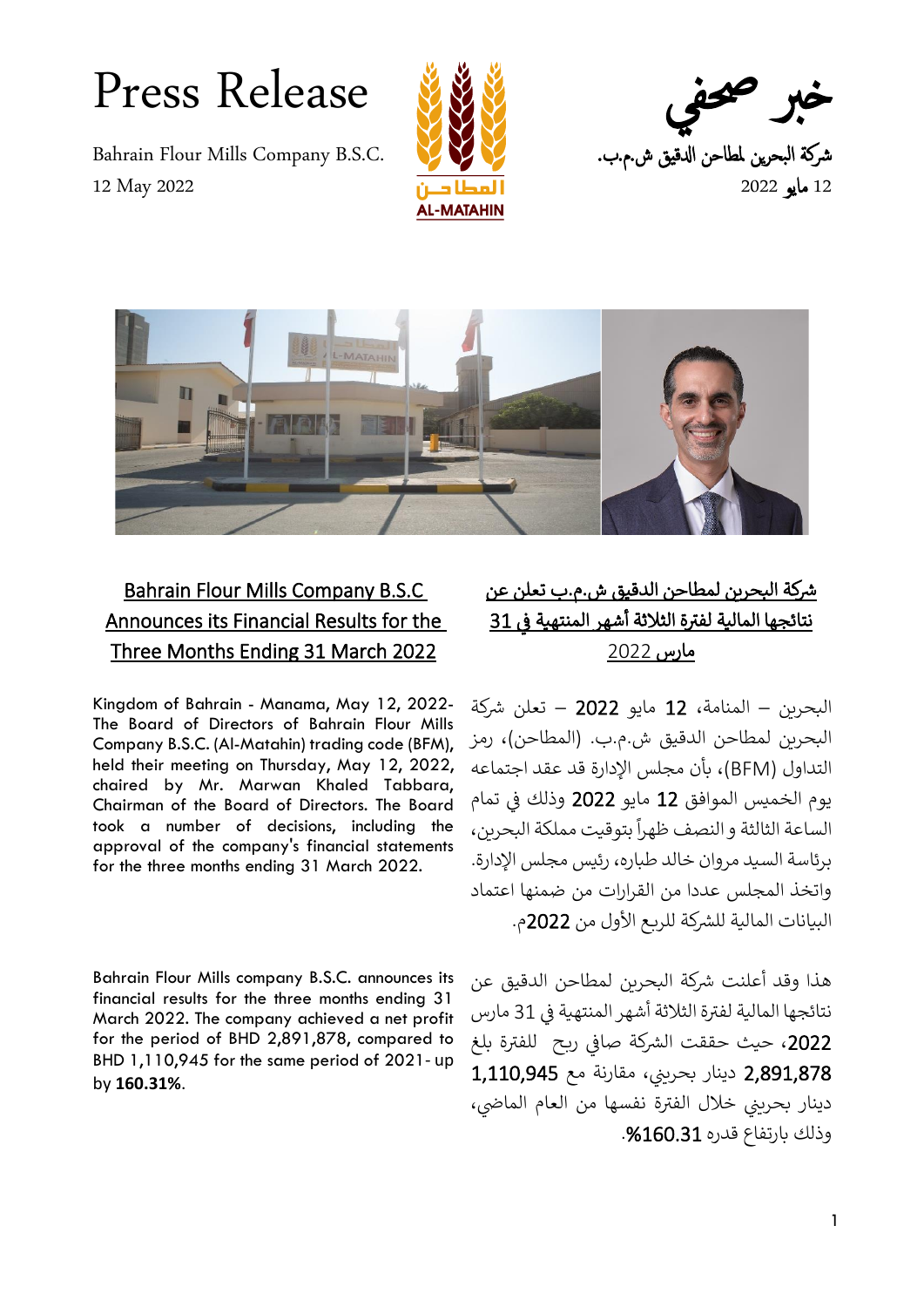Press Release



شركة البحرين لمطاحن الدقيق ش.م.ب. 12 مايو 2022

The increase in the net profit for the first quarter of the year 2022 in comparison to the same period of 2021 is attribute to the increase in fair value of investment and other income.

وتعزى هذه الزيادة في صافي الربح للربع الأول من العام :<br>:  $\frac{1}{2}$ ֧֧֦֧֢֧֦֧֚֝<u>֚</u> ر2022 مقارنة بنفس الفترة من العام 2021 بارتفاع القيمة العادلة للاستثمارات والإيرادات الأخرى.

Basic and diluted earnings per share for the first quarter increased to 116 fils compared with 45 fils in the same period of 2021.

The company also achieved an operating profit during the first quarter of the year 2022 of BHD 138,163 compared to BD 166,301 for the same period in 2021, with a decrease of 16.92%. The operating profit achieved is less due to increase of operating expenses.

With regards to sales, the Company achieved BHD 2,029,943 for the first quarter of 2022, compared to BHD 1,928,346 for the same period in 2021, with a decrease of 5.27%.

وارتفع العائد الأساسي والمخفض للسهم لفترة الربع ر األول من العام 2022 ليصل اىل 116 فلس، مقابل 45 رفلس لنفس الفترة من العام 2021.

وكما حققت الشركة ربح من العمليات خلال الربع الأول من العام 2022 بمقدار 138,163دينار بحريني، مقارنة مع 166,301 دينار بحريني لنفس الفترة من ر العام 2021 أي بانخفاض قدره %16.92 . ويعود سبب انخفاض الربح من العمليات للفترة بسبب زيادة ر المصر وفات التشغيلية.

وأما على صعيد المبيعات، فقد حققت الشركة 2,029,943 دينار بحريني خلال الربع الأول من عام<br>معموم 2022، مقارنة مع 1,928,346 دينار بحريني خلال الفترة نفسها من عام 2021 وذلك بارتفاع قدره ر . %5.27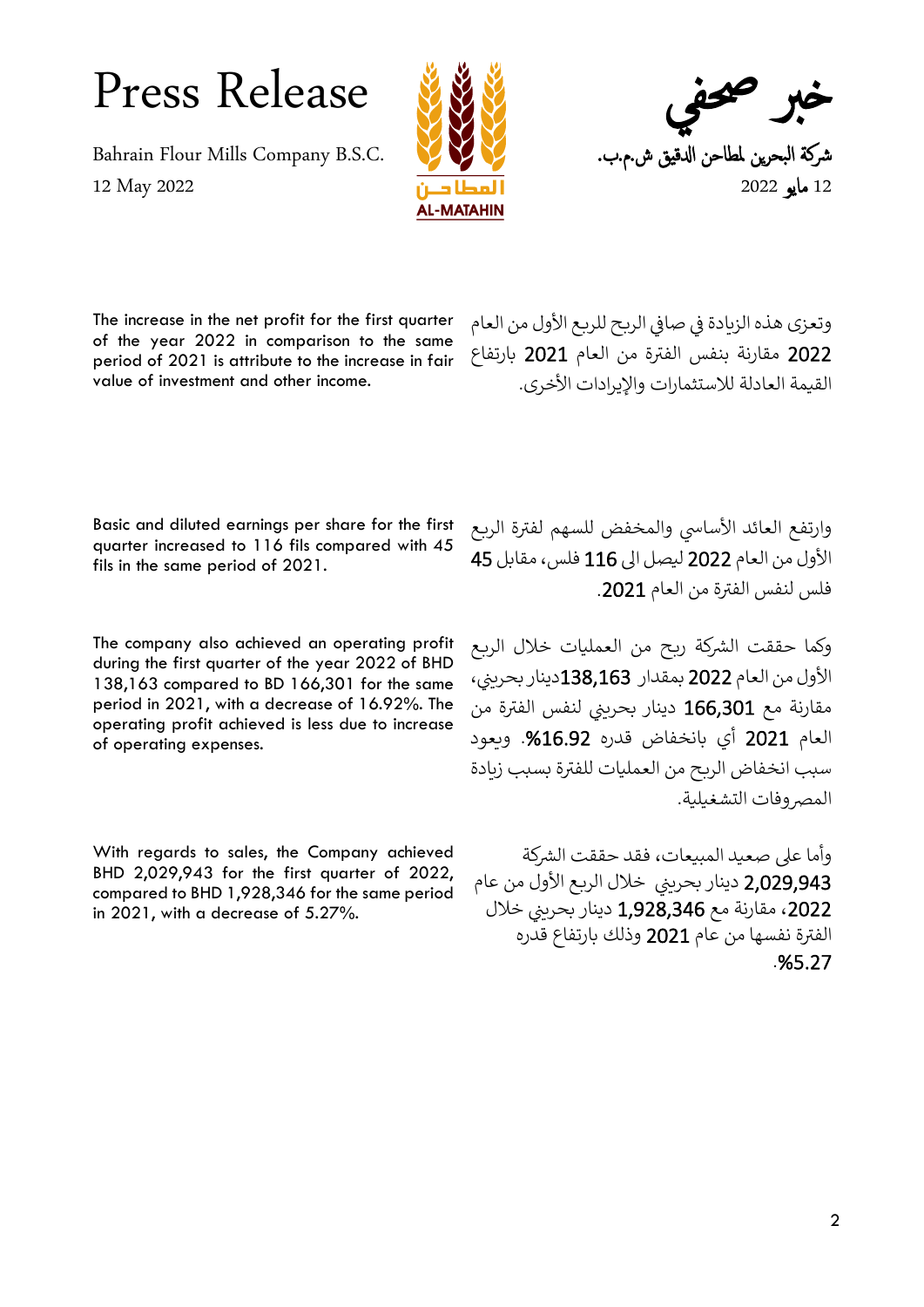Press Release



شركة البحرين لمطاحن الدقيق ش.م.ب. 12 مايو 2022

The Company's total equity increased by 9.21% to BHD 26,690,163 compared with 24,438,925 recorded as of 31 December 2021.

شهد مجموع حقوق الملكية للشركة .<br>Í ارتفاعا بنسبة ليصل إلى 26,690,163 دينار بحريني مقارنة  $\,$ مع **24,438,925**دينار بحريني كما هو بتاريخ 31 دي*س*مبر 2021.

The total assets for the period reached BHD 35,929,163 compared to BD 32,338,602 in the year 2021, with an increase of 11.10%.

On this occasion, Mr. Marwan Tabbara, Chairman of the Board of Directors, stated that "We are very pleased with the financial results for the first quarter of 2022, which coincides with the launch of the new packaging for our retail products in the local markets during the month of March 2022. In order to preserve shareholders' rights, the Board of Directors will continue their commitment to implementing and defining important policies that will enhance the company's position in the future".

Mr. Tabbara concluded his statement by emphasizing that "despite the challenges it faces, Bahrain Flour Mills Co. will continue its tireless efforts to improving production efficiency and raising productivity, which will be reflected in the achieved performance and lead to further success." The Chairman of the Board of Directors also extended his thanks and appreciation to the shareholders and valued customers for their trust and constant support to the Company. He also thanked the Board of Directors for their continuous guidance and support. Finally, he thanked the executive management and all the Company's employees for their sincerity and وبلغ مجموع الموجودات خلال الفترة 35,929,562دينار بحريني، مقارنة مع 32,338,602دينار بحريني للعام <mark>،2021</mark> وذلك بارتفاع قدره %11.10 .

: .<br>وبهذه المناسبة، صرّح السيد مروان خالد طباره قائلًا و..<br>"نحن سعداء جدًا بالنتائج المالية العامة للربع الأول من العام 2022، التي تتزامن مع طرحنا للتعبئة الجديدة لمنتجات التجزئة في الاسواق المحلية خلال  $\frac{1}{2}$ شهر مارس .2022 ومن منطلق حرص مجلس اإلدارة على حقوق المساهمين، سيستمر التزام المجلس  $\ddot{\cdot}$ بوضع وتحديد السياسات المهمة التي من شأنها تعزيز .ر<br>مكانة الشركة مستقبلاً.

وختم السيد طباره تصريحه مؤكدا "بأن شركة المطاحن رغم التحديات العديدة التي تواجهها سوف تواصل جهودها الدؤوبة لتحسين كفاءة منتجاتها ورفع إنتاجيتها بما ينعكس على رفع مستوى الأداء وتحقيق المزيد من النجاحات. كما وجه رئيس مجلس اإلدارة شكره وتقديره للمساهمين والعملاء الكرام على ثقتهم ودعمهم الدائم للشركة، كما أخص بالشكر أعضاء مجلس اإلدارة عىل التوجيه والدعم المستمرين، والإدارة التنفيذية وجميع موظفين الشركة على . - .<br>إخلاصهم وتفانيهم في العمل، مما ساهم في تحقيق  $\frac{2}{\pi}$  $\ddot{\phantom{0}}$